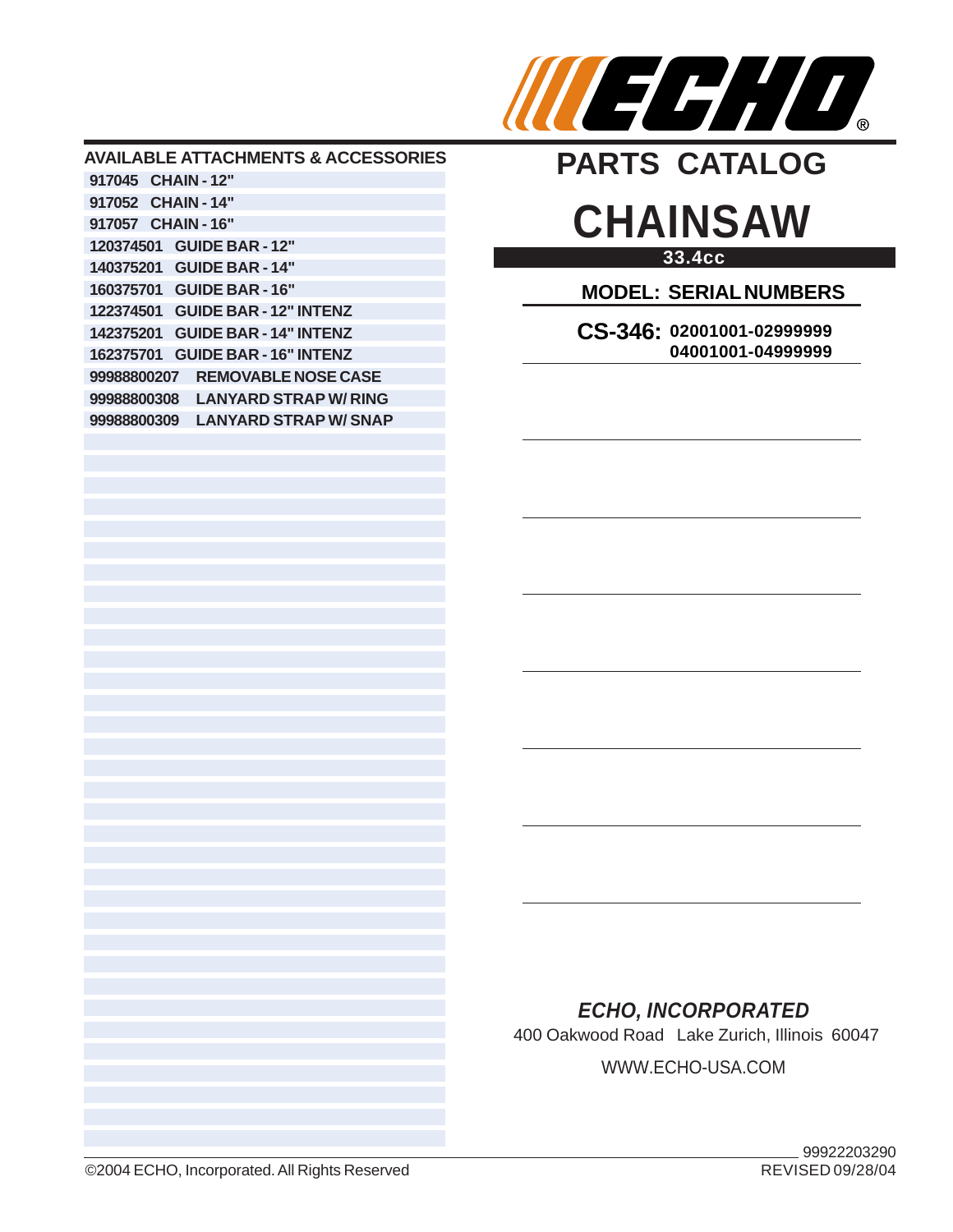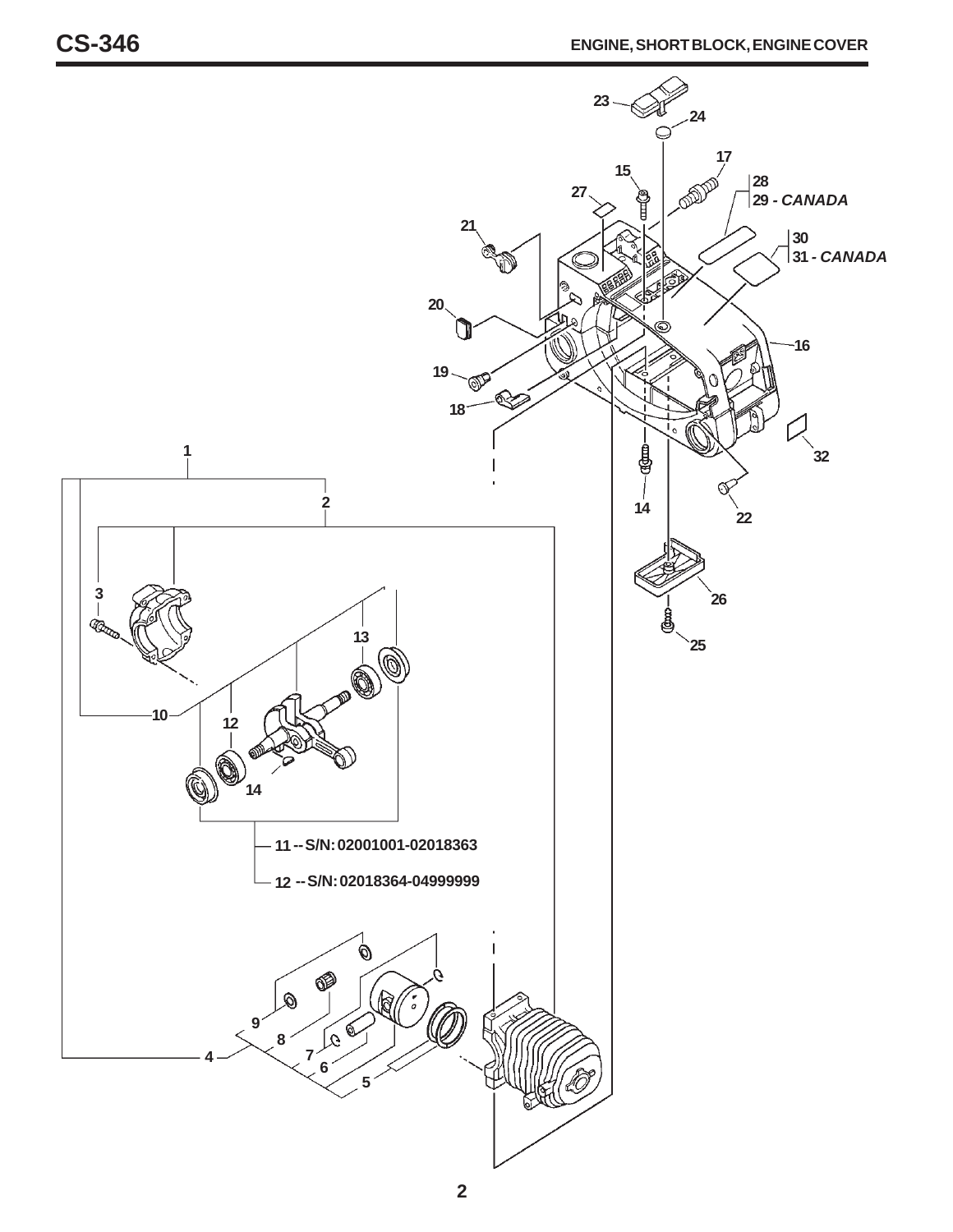|                  | ITEM PART NUMBER QTY DESCRIPTION |                |                                    | <b>REMARKS</b>            |  |  |
|------------------|----------------------------------|----------------|------------------------------------|---------------------------|--|--|
|                  |                                  |                |                                    |                           |  |  |
|                  | OPTIONAL ENGINE REPOWER          |                |                                    | П                         |  |  |
| $\mathbf{1}$     | SB1069                           | $\mathbf{1}$   | <b>SHORT BLOCK</b>                 | INCLUDES ITEMS 2-12       |  |  |
|                  |                                  |                |                                    |                           |  |  |
| $\overline{2}$   | ------------------               | $\mathbf{1}$   | <b>CRANKCASE SET</b>               | <b>INCLUDES ITEM3</b>     |  |  |
| 3                | 90023805025                      | 4              | SCREW 5X25                         |                           |  |  |
| $\overline{4}$   | P021002270                       | $\mathbf{1}$   | <b>PISTON KIT</b>                  | <b>INCLUDES ITEMS 5-9</b> |  |  |
| 5                | 10001113330                      | $\overline{2}$ | <b>RING, PISTON</b>                |                           |  |  |
| $\,6$            | 10001315330                      | $\mathbf{1}$   | PIN, PISTON                        |                           |  |  |
| $\overline{7}$   | 10001504630                      | $\overline{2}$ | <b>CIRCLIP, PISTON PIN</b>         |                           |  |  |
| 8                | 17501203930                      | $\overline{1}$ | <b>BEARING, NEEDLE</b>             |                           |  |  |
| $\boldsymbol{9}$ | 10001411520                      | $\overline{2}$ | SPACER, PISTON PIN                 |                           |  |  |
| 10               | ------------------               | $\mathbf{1}$   | <b>CRANKSHAFTASY</b>               | INCLUDES ITEMS 11-12      |  |  |
| 11               | 10021338330                      | $\overline{2}$ | OIL SEAL -- S/N: 02001001-02018363 |                           |  |  |
| 12               | V505000010                       | $\overline{2}$ | OIL SEAL -- S/N: 02018364-04999999 | П                         |  |  |
| 13               | 9403536201                       | $\overline{2}$ | BEARING, BALL 6201                 |                           |  |  |
| 14               | 10014239130                      | $\mathbf{1}$   | <b>WOODRUFF KEY</b>                |                           |  |  |
| 15               | 90010605016                      | $\overline{4}$ | BOLT5X16                           |                           |  |  |
| 16               | A190000021                       | $\mathbf{1}$   | COVER, ENGINE                      |                           |  |  |
| 17               | 43301103931                      | $\overline{2}$ | STUD, GUIDE BAR                    |                           |  |  |
| 18               | 13033639530                      | $\mathbf{1}$   | <b>PLUG</b>                        |                           |  |  |
| 19               | 12902339130                      | $\mathbf{1}$   | <b>GROMMET, IDLE</b>               |                           |  |  |
| 20               | 10403439130                      | $\mathbf{1}$   | <b>PLUG</b>                        |                           |  |  |
| 21               | 17881039630                      | 1              | GROMMET, CHOKE                     |                           |  |  |
| 22               | 43611413930                      | $\mathbf{1}$   | VALVE, CHECK                       |                           |  |  |
| 23               | 10402939230                      | 1              | COVER-TOP                          |                           |  |  |
| 24               | 16391139130                      | $\mathbf{1}$   | <b>PLUG</b>                        |                           |  |  |
| 25               | 90025604016                      | 1              | SCREW4X16                          |                           |  |  |
| 26               | 10404439230                      | $\mathbf{1}$   | <b>COVER-BOTTOM</b>                |                           |  |  |
| 27               | 89016739230                      | 1              | LABEL, PURGE PUMP                  |                           |  |  |
| 28               | 89022839131                      | $\mathbf{1}$   | LABEL, CAUTION - SPANISH           |                           |  |  |
| 29               | 89017639431                      | $\mathcal I$   | LABEL, CAUTION - FRENCH            | <b>CANADA MODELS</b>      |  |  |
| 30               | 89019130131                      | $\mathbf{1}$   | LABEL, CAUTION - KICKBACK          |                           |  |  |
| 31               | X524000990                       | $\mathcal I$   | LABEL, CAUTION - KICKBACK          | CANADA MODELS             |  |  |
| 32               | 89016006361                      | $\mathbf{1}$   | LABEL, HOT                         |                           |  |  |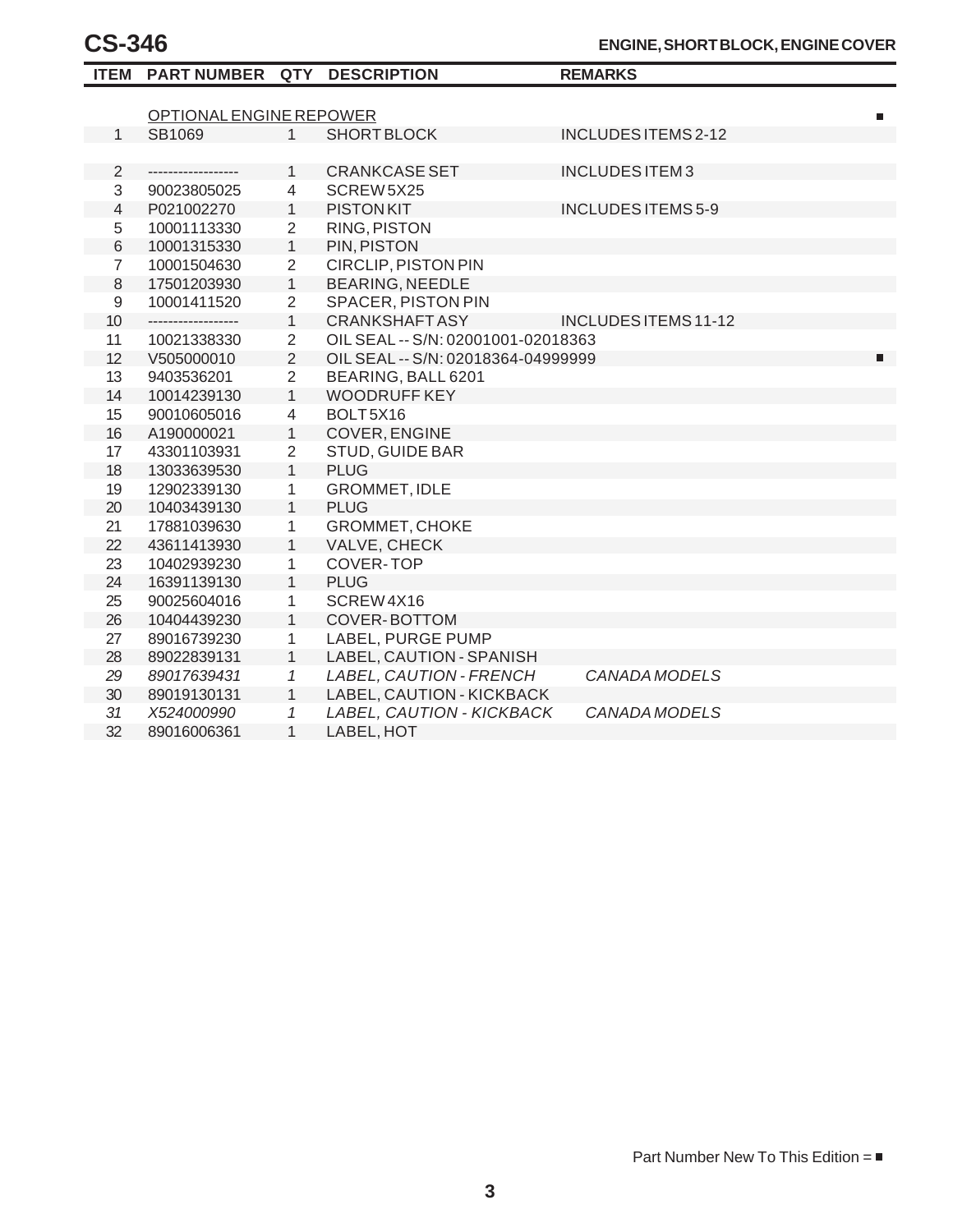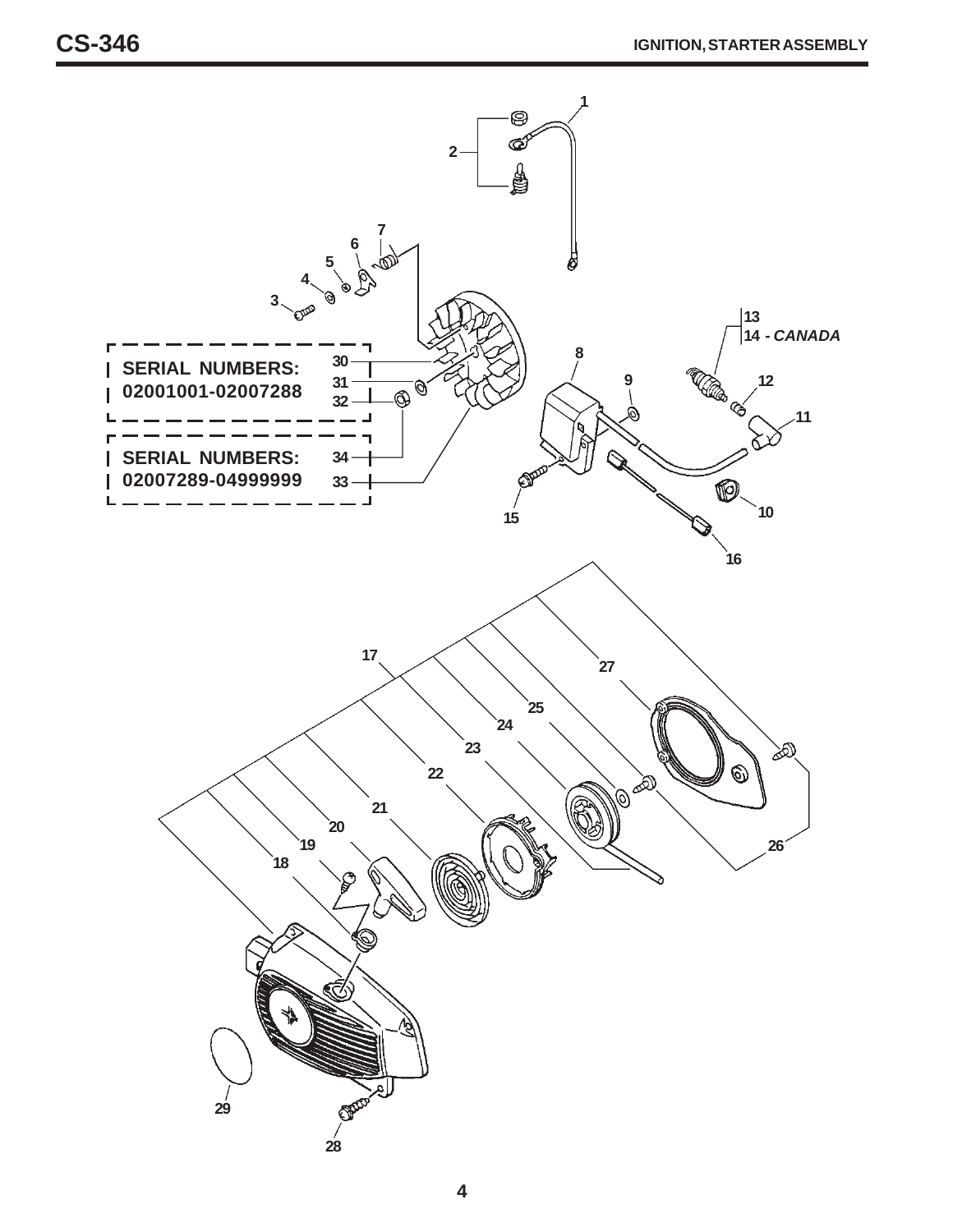| <b>ITEM</b>      | <b>PART NUMBER QTY</b>            |                | <b>DESCRIPTION</b>       |  | <b>REMARKS</b>                                                     |  |
|------------------|-----------------------------------|----------------|--------------------------|--|--------------------------------------------------------------------|--|
|                  |                                   |                |                          |  |                                                                    |  |
| $\mathbf{1}$     | 16201039131                       | 1              | LEAD, GROUND             |  |                                                                    |  |
| $\overline{2}$   | 16340019830                       | $\mathbf{1}$   | <b>SWITCH, IGNITION</b>  |  |                                                                    |  |
| 3                | 90021605012                       | $\overline{2}$ | SCREW 5X12               |  |                                                                    |  |
| $\overline{4}$   | 90060300005                       | $\overline{2}$ | <b>WASHER 5</b>          |  |                                                                    |  |
| 5                | 17724704630                       | $\overline{2}$ | SPACER, RATCHET          |  |                                                                    |  |
| $6\,$            | 17721835631                       | $\overline{2}$ | PAWL, STARTER            |  |                                                                    |  |
| $\overline{7}$   | 17723435430                       | $\overline{2}$ | <b>SPRING, RETURN</b>    |  |                                                                    |  |
| $\,8\,$          | 15662639230                       | $\mathbf{1}$   | COIL, IGNITION           |  |                                                                    |  |
| $\boldsymbol{9}$ | 15011716430                       | $\overline{2}$ | <b>SPACER</b>            |  |                                                                    |  |
| 10               | 15611004920                       | $\mathbf{1}$   | <b>BUSHING</b>           |  |                                                                    |  |
| 11               | 15901201620                       | 1              | CAP, SPARK PLUG          |  |                                                                    |  |
| 12               | 15901103432                       | $\mathbf{1}$   | TERMINAL, SPARK PLUG CAP |  |                                                                    |  |
| 13               | 15901019830                       | $\mathbf{1}$   | SPARK PLUG -- BPM-8Y     |  |                                                                    |  |
| 14               | A425000000                        | $\mathcal{I}$  | SPARK PLUG -- BPMR-8Y    |  | CANADA MODELS: 04001001-04999999<br>п                              |  |
| 15               | 90023805022                       | $\overline{2}$ | SCREW 5X22               |  |                                                                    |  |
| 16               | 16201039430                       | $\mathbf{1}$   | LEAD, IGNITION           |  |                                                                    |  |
| 17               | 17720039631                       | $\mathbf{1}$   | <b>STARTER ASY</b>       |  | <b>INCLUDES ITEMS 18-27</b>                                        |  |
| 18               | 17722739131                       | $\mathbf{1}$   | GUIDE, ROPE              |  |                                                                    |  |
| 19               | 90029603014                       | $\mathbf{1}$   | SCREW3X14                |  |                                                                    |  |
| 20               | 17722835430                       | $\mathbf{1}$   | <b>GRIP, STARTER</b>     |  |                                                                    |  |
| 21               | 17722039630                       | $\mathbf{1}$   | SPRING, REWIND           |  |                                                                    |  |
| 22               | 17722139630                       | $\mathbf{1}$   | PLATE, STARTER           |  |                                                                    |  |
| 23               | 17722606530                       | 1              |                          |  | ROPE, STARTER 3mm(1/8") X 850mm(33-1/2"), BULK OPTION: 99944444000 |  |
| 24               | A506000000                        | $\mathbf{1}$   | REEL, ROPE               |  |                                                                    |  |
| 25               | 17721404630                       | $\mathbf{1}$   | <b>WASHER</b>            |  |                                                                    |  |
| 26               | 90025304014                       | $\overline{4}$ | SCREW4X14                |  |                                                                    |  |
| 27               | 10153439530                       | $\mathbf{1}$   | PLATE, GUIDE             |  |                                                                    |  |
| 28               | 90025604016                       | $\overline{4}$ | SCREW4X16                |  |                                                                    |  |
| 29               | 89011849330                       | $\mathbf{1}$   | LABEL, ECHO              |  |                                                                    |  |
|                  |                                   |                |                          |  |                                                                    |  |
|                  | SERIAL NUMBERS: 02001001-02007288 |                |                          |  |                                                                    |  |
| 30               | 15680039231                       | 1              | <b>FLYWHEEL</b>          |  |                                                                    |  |
| 31               | 90060000008                       | $\mathbf{1}$   | <b>WASHER 8</b>          |  |                                                                    |  |
| 32               | 90050000008                       | $\mathbf{1}$   | NUT <sub>8</sub>         |  |                                                                    |  |
|                  |                                   |                |                          |  |                                                                    |  |
|                  |                                   |                |                          |  |                                                                    |  |
|                  | SERIAL NUMBERS: 02007289-04999999 |                |                          |  |                                                                    |  |
| 33               | A409000141                        | $\mathbf{1}$   | <b>FLYWHEEL</b>          |  | П                                                                  |  |
| 34               | 90051500008                       | $\mathbf{1}$   | <b>FLANGE NUT 8</b>      |  |                                                                    |  |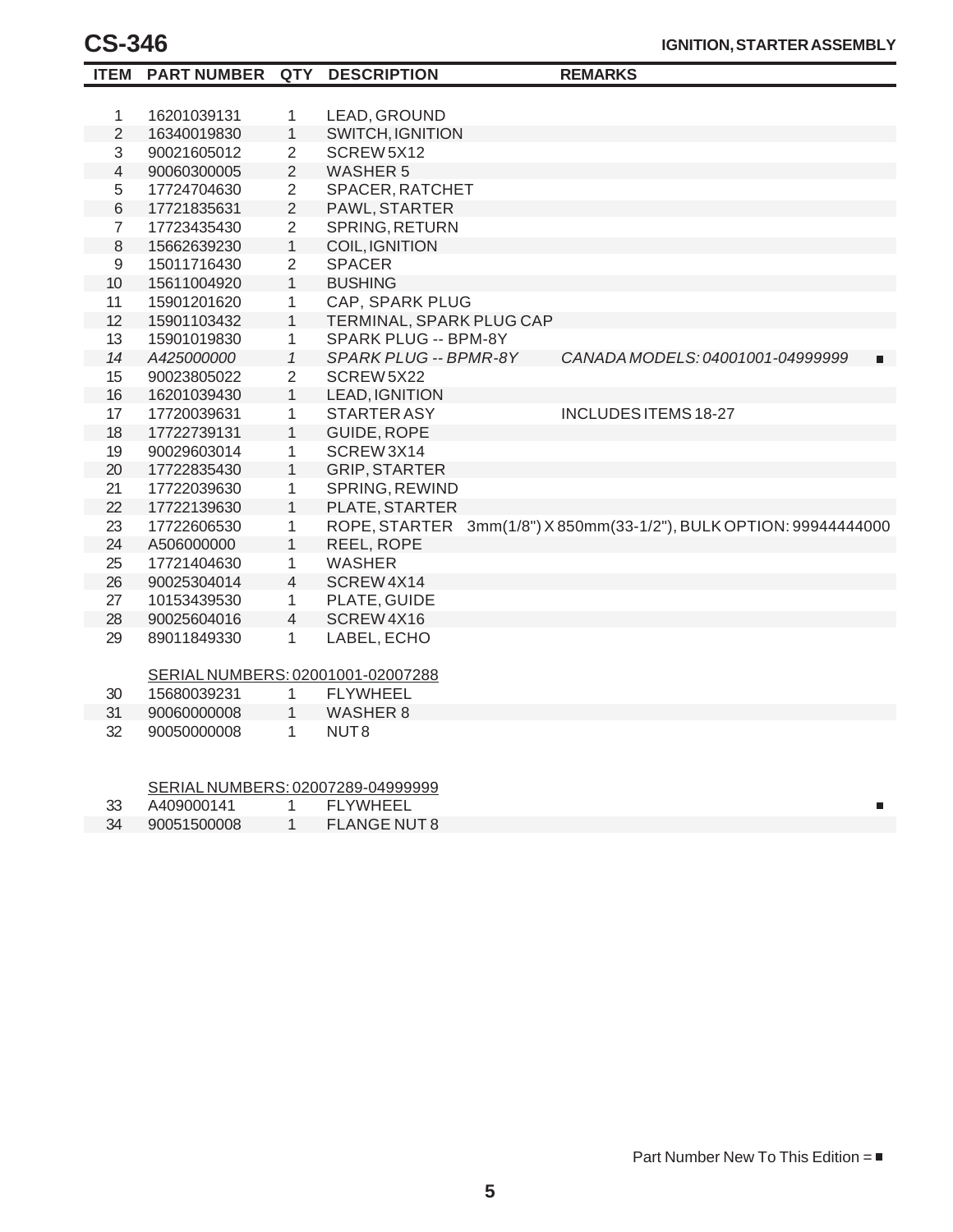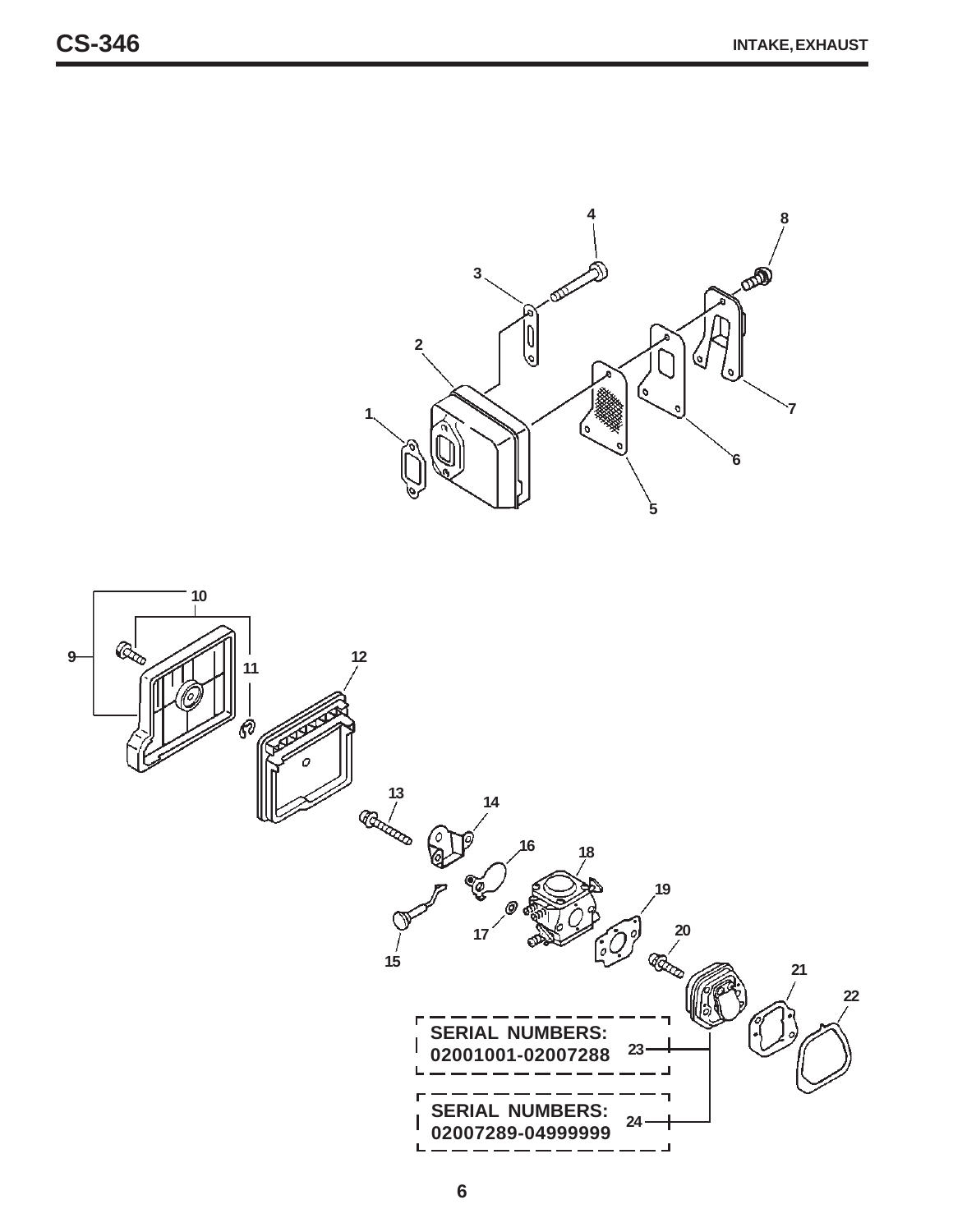| <b>ITEM</b>    | PART NUMBER QTY DESCRIPTION       |                |                        | <b>REMARKS</b>             |
|----------------|-----------------------------------|----------------|------------------------|----------------------------|
|                |                                   |                |                        |                            |
| 1              | 14551013931                       | 1              | <b>GASKET, MUFFLER</b> |                            |
| $\overline{2}$ | A300000120                        | $\mathbf{1}$   | <b>MUFFLER</b>         |                            |
| 3              | 14564213930                       | 1              | WASHER, MUFFLER        |                            |
| 4              | 9110705045                        | 2              | <b>FLANGE BOLT</b>     |                            |
| 5              | 14586213931                       | 1              | <b>SCREEN, MUFFLER</b> |                            |
| 6              | V104000140                        | $\mathbf{1}$   | <b>GASKET, EXHAUS</b>  |                            |
| $\overline{7}$ | A303000010                        | 1              | LID, MUFFLER           |                            |
| 8              | 9136704010                        | 3              | SCREW4X10              |                            |
|                |                                   |                |                        |                            |
| 9              | 13030239134                       | 1              | AIR CLEANER COVER ASY  | <b>INCLUDES ITEM 10-11</b> |
| 10             | 13040613932                       | $\mathbf{1}$   | <b>THUMB BOLT</b>      | <b>INCLUDES ITEM 11</b>    |
| 11             | 90070000004                       | 1              | E-RING4                |                            |
| 12             | 13031039132                       | $\mathbf{1}$   | FILTER, AIR            |                            |
| 13             | 90023805045                       | $\overline{2}$ | SCREW5X45              |                            |
| 14             | 12901139130                       | $\mathbf{1}$   | PLATE, PREVENT         |                            |
| 15             | 17851039230                       | 1              | ROD, CHOKE             |                            |
| 16             | 17851539130                       | 1              | SHUTTER, CHOKE         |                            |
| 17             | 17851603930                       | $\overline{2}$ | <b>WASHER</b>          |                            |
| 18             | A021000230                        | $\mathbf{1}$   | CARBURETOR -- WT-589   |                            |
| 19             | V103000021                        | 1              | <b>GASKET, INTAKE</b>  |                            |
| 20             | 90025005018                       | 2              | SCREW5X18              |                            |
| 21             | V103000120                        | 1              | <b>GASKET, INTAKE</b>  |                            |
| 22             | 13001239130                       | $\mathbf{1}$   | <b>SEAL</b>            |                            |
|                |                                   |                |                        |                            |
|                | SERIAL NUMBERS: 02001001-02007288 |                |                        |                            |
| 23             | P021000010                        | 1              | <b>INSULATOR KIT</b>   |                            |
|                |                                   |                |                        |                            |
|                |                                   |                |                        |                            |
|                | SERIAL NUMBERS: 02007289-04999999 |                |                        |                            |
|                | $\sum_{n=1}^{\infty}$             |                |                        |                            |

24 P021004590 1 INSULATOR KIT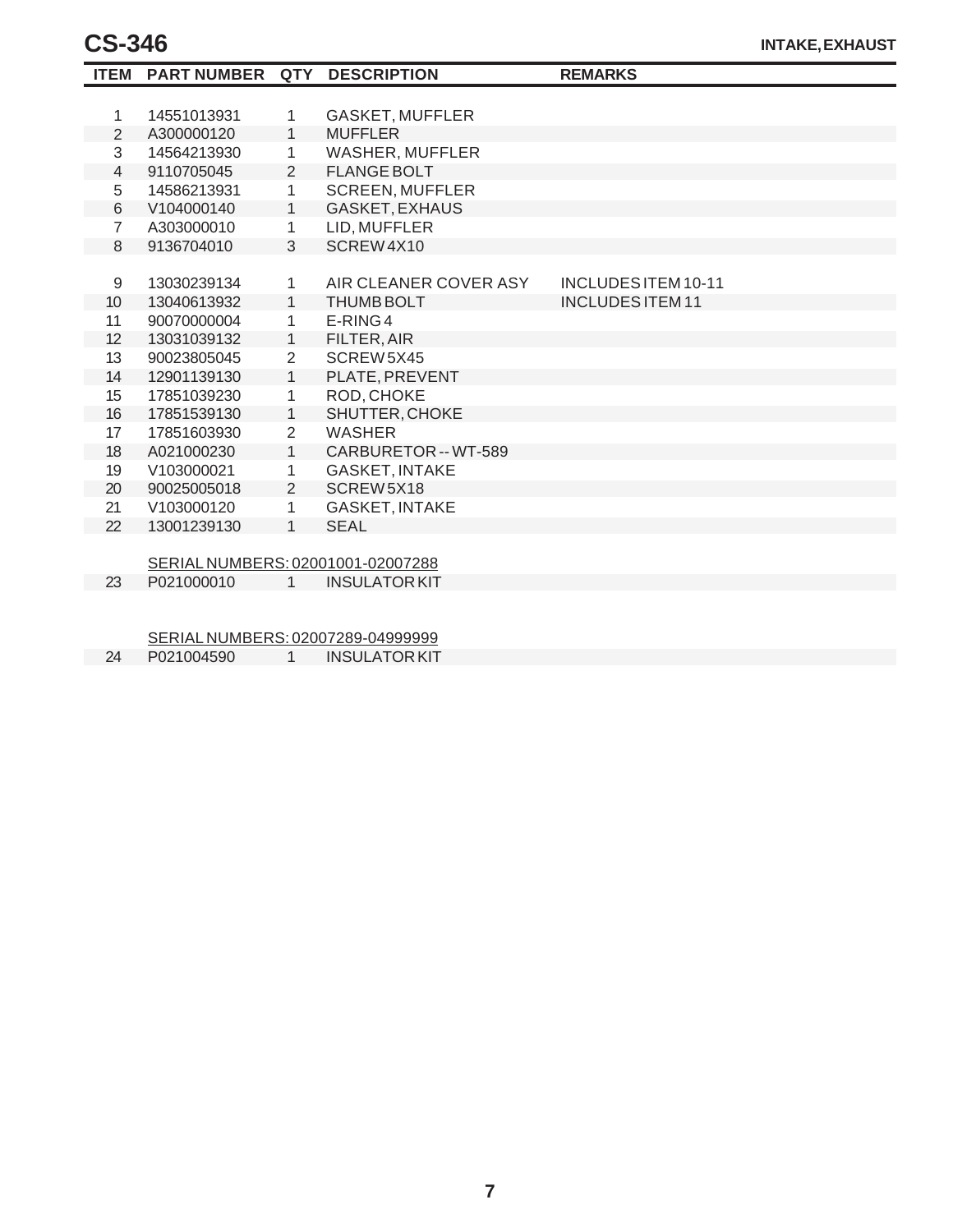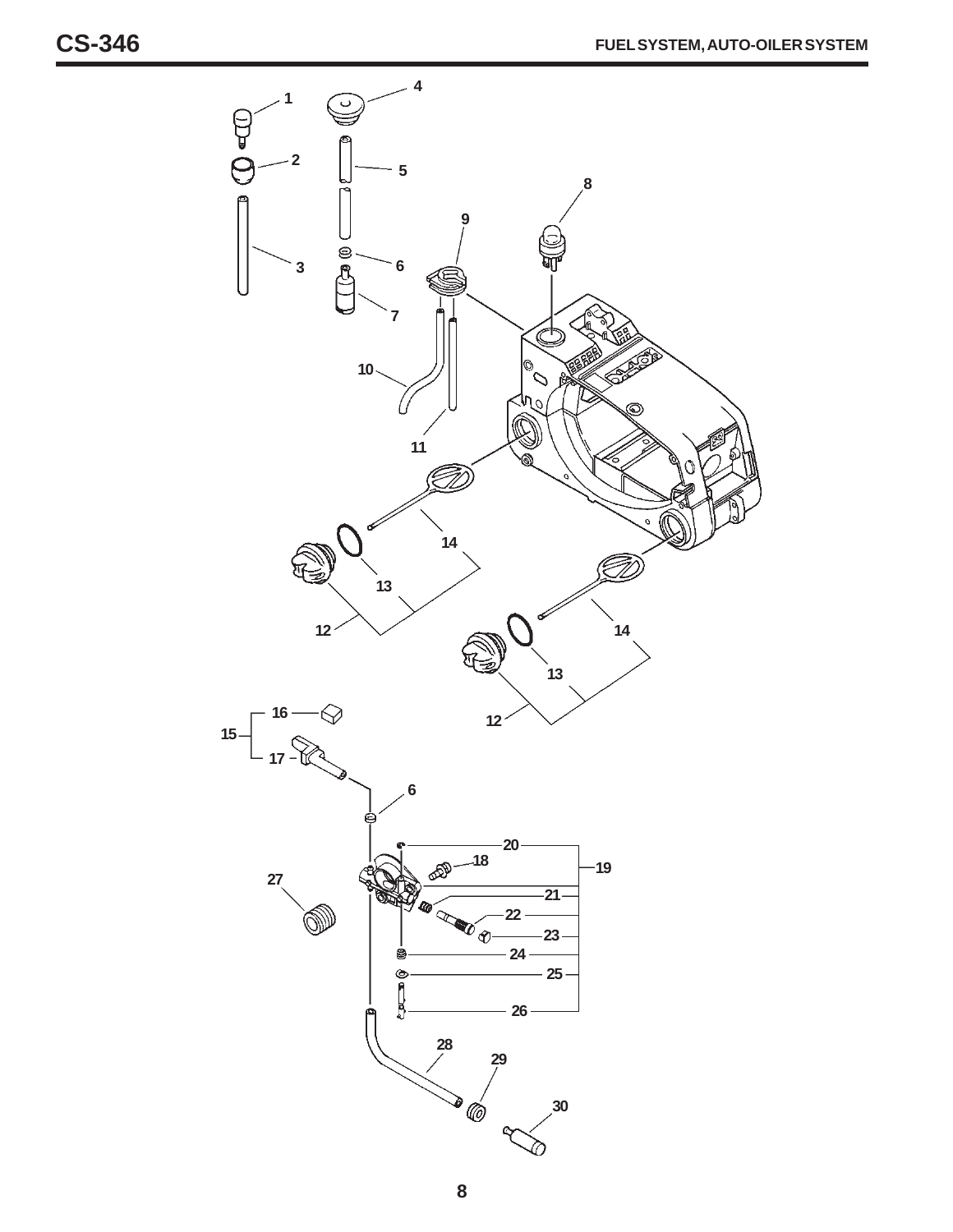|                | ITEM PARTNUMBER QTY |                | <b>DESCRIPTION</b>    | <b>REMARKS</b>                |
|----------------|---------------------|----------------|-----------------------|-------------------------------|
|                |                     |                |                       |                               |
| 1              | 13130056430         | 1              | VALVE, CHECK          |                               |
| $\overline{2}$ | 13132839130         | $\mathbf{1}$   | COVER, VENT           |                               |
| 3              | 13201004920         | 1              | PIPE, FUEL3X5X150mm   | BULK OPTION: 90014            |
| $\overline{4}$ | 13211539130         | $\mathbf{1}$   | <b>GROMMET, FUEL</b>  |                               |
| 5              | 13201239130         | 1              | PIPE, 3X6X160mm       | BULK OPTION: 90015            |
| $\,6$          | 13201326630         | $\overline{2}$ | <b>CLIP</b>           |                               |
| $\overline{7}$ | 13120514930         | $\mathbf{1}$   | STRAINER, FUEL        |                               |
| 8              | 12318139130         | $\mathbf{1}$   | PUMP, PRIMER          |                               |
| $\mathsf 9$    | 13275839130         | $\mathbf{1}$   | <b>BRACKET, PUMP</b>  |                               |
| 10             | 13271639130         | 1              | PIPE, 2X4X42mm        | BULK OPTION: 90018            |
| 11             | 13131239130         | 1              | PIPE, 3X5X70mm        | BULK OPTION: 90014            |
| 12             | 43600139231         | 2              | <b>TANK CAP ASY</b>   | <b>INCLUDES ITEMS 13 - 14</b> |
| 13             | 90072100025         | $\overline{2}$ | O-RING <sub>25</sub>  |                               |
| 14             | 13105119830         | $\overline{2}$ | <b>LINK</b>           |                               |
| 15             | 43720139131         | $\mathbf{1}$   | PIPE KIT, OIL         | <b>INCLUDES ITEMS 16 - 17</b> |
| 16             | 43724439130         | 1              | PAD, FORM             |                               |
| 17             | 43721139133         | 1              | <b>PIPE</b>           |                               |
| 18             | 90023505012         | $\overline{2}$ | SCREW 5X12            |                               |
| 19             | 43700239130         | 1              | <b>AUTO-OILER ASY</b> | INCLUDES ITEMS 20-26          |
| 20             | 12312715030         | $\mathbf{1}$   | <b>RING</b>           |                               |
| 21             | 43701938330         | $\mathbf{1}$   | <b>SPRING</b>         |                               |
| 22             | 43702437330         | $\mathbf{1}$   | <b>PLUNGER</b>        |                               |
| 23             | 43706237330         | 1              | CAP, OIL PUMP         |                               |
| 24             | 43701537330         | $\mathbf{1}$   | <b>SPRING</b>         |                               |
| 25             | 43702937330         | 1              | <b>WASHER</b>         |                               |
| 26             | 43701639130         | $\mathbf{1}$   | NEEDLE, ADJUST        |                               |
| 27             | 43706338330         | 1              | GEAR, WORM            |                               |
| 28             | V471000110          | $\mathbf{1}$   | PIPE, 3X6X115mm       | BULK OPTION: 90015            |
| 29             | V137000010          | 1              | <b>GROMMET, FUEL</b>  |                               |
| 30             | 43620502832         | $\mathbf{1}$   | STRAINER, OIL         |                               |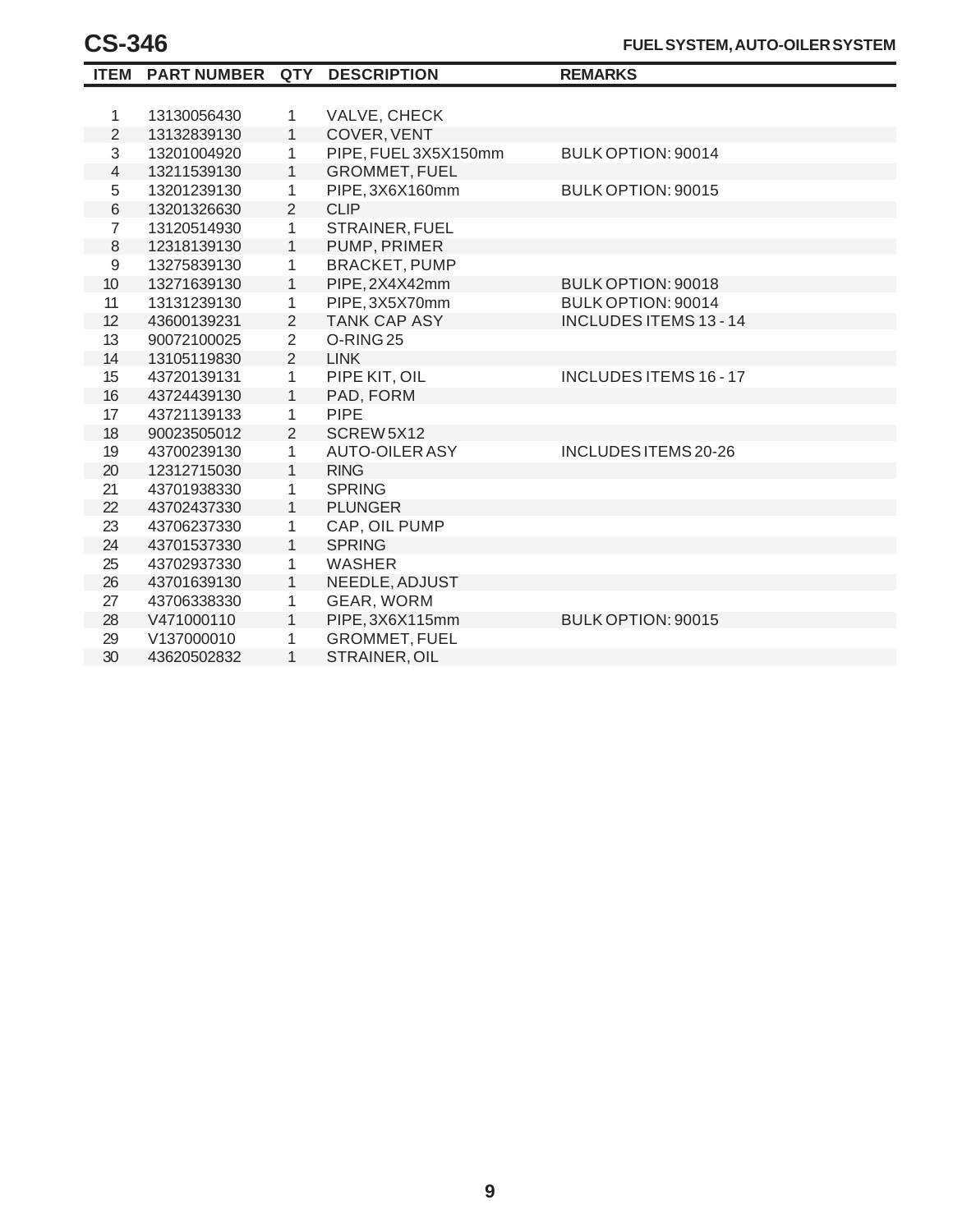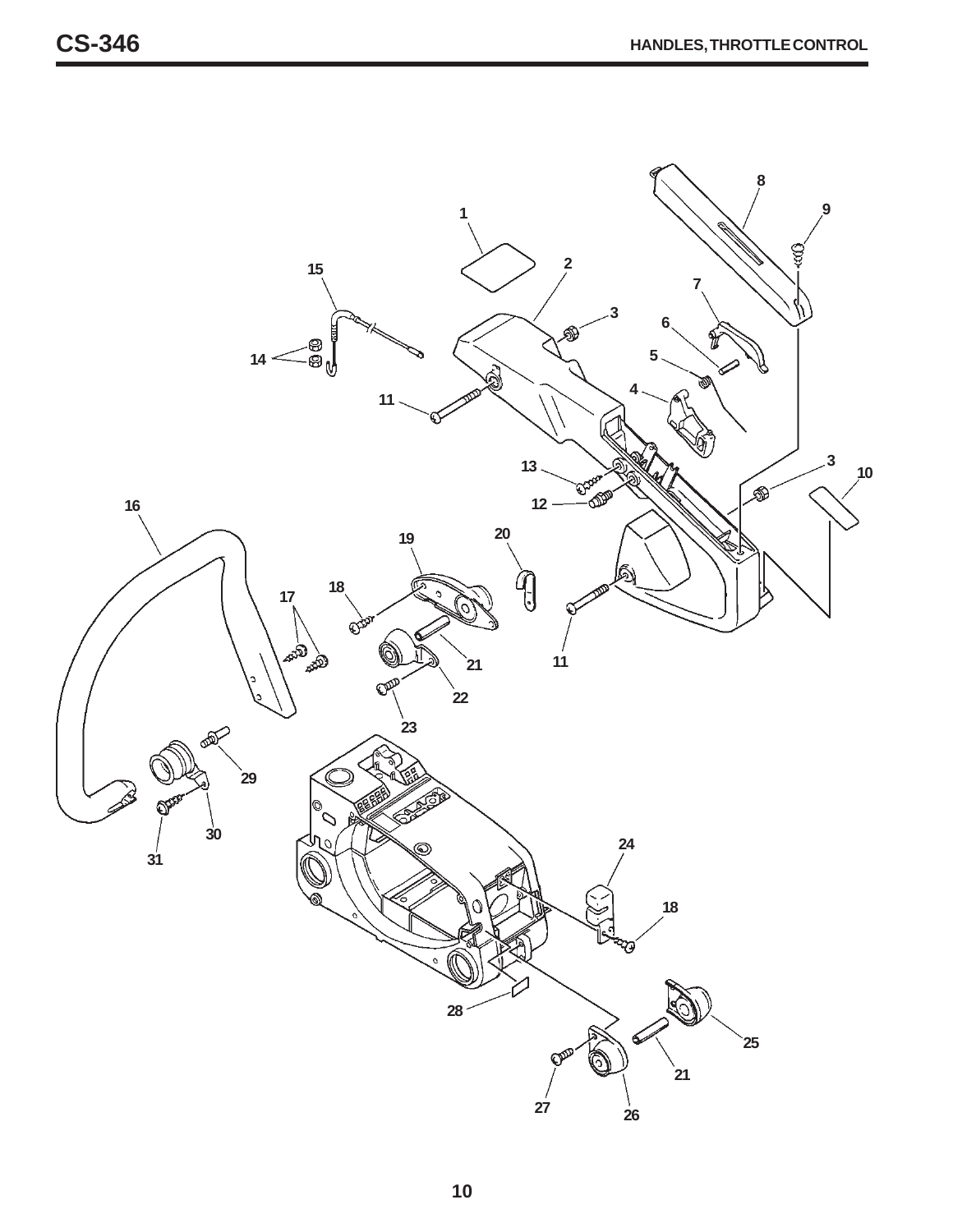|                | <b>ITEM PART NUMBER</b> |                | QTY DESCRIPTION          | <b>REMARKS</b> |
|----------------|-------------------------|----------------|--------------------------|----------------|
|                |                         |                |                          |                |
| 1              | 89019130131             | $\mathbf{1}$   | LABEL, KICK BACK         |                |
| $\overline{2}$ | 35111039431             | $\mathbf{1}$   | HANDLE, REAR             |                |
| 3              | 90051600005             | $\overline{2}$ | <b>FLANGE NUT5</b>       |                |
| 4              | 17801039430             | $\mathbf{1}$   | CONTROL, THROTTLE        |                |
| 5              | 17809139430             | 1              | SPRING, THROTTLE LOCKOUT |                |
| $\,6$          | 90033040200             | $\mathbf{1}$   | ROLLER4X19.8             |                |
| $\overline{7}$ | 17809039430             | 1              | LOCKOUT, THROTTLE        |                |
| $\,8\,$        | 35115539430             | $\mathbf{1}$   | <b>COVER, HANDLE</b>     |                |
| 9              | 90025604022             | 1              | SCREW4X22                |                |
| 10             | 89022839130             | $\mathbf{1}$   | LABEL, CAUTION           |                |
| 11             | 90023805057             | $\overline{2}$ | SCREW 5X57               |                |
| 12             | 17830237930             | $\mathbf{1}$   | LATCH, THROTTLE          |                |
| 13             | 90025304025             | 1              | SCREW4X25                |                |
| 14             | 90050200006             | 2              | NUT <sub>6</sub>         |                |
| 15             | 17800139430             | $\mathbf{1}$   | <b>WIRE, THROTTLE</b>    |                |
| 16             | 35161039430             | $\mathbf{1}$   | HANDLE, FRONT            |                |
| 17             | 90025305020             | $\overline{2}$ | SCREW5X20                |                |
| 18             | 90025304014             | $\overline{4}$ | SCREW4X14                |                |
| 19             | 10091039430             | 1              | <b>CUSHION-UPPER</b>     |                |
| 20             | 15911318430             | $\mathbf{1}$   | <b>CLIP</b>              |                |
| 21             | 10092439430             | $\overline{2}$ | COLLAR <sub>5</sub>      |                |
| 22             | 10091739431             | $\mathbf{1}$   | <b>CUSHION-UPPER</b>     |                |
| 23             | 90023804010             | 1              | SCREW4X10                |                |
| 24             | 10092139430             | $\mathbf{1}$   | <b>CUSHION</b>           |                |
| 25             | 35162139430             | 1              | <b>CUSHION-LOWER</b>     |                |
| 26             | 35162439430             | $\mathbf{1}$   | <b>CUSHION-LOWER</b>     |                |
| 27             | 90023804014             | $\overline{2}$ | SCREW4X14                |                |
| 28             | 89015737330             | $\mathbf{1}$   | LABEL, SWITCH            |                |
| 29             | 10091533930             | 1              | <b>SCREW</b>             |                |
| 30             | 10091035630             | 1              | <b>CUSHION</b>           |                |
| 31             | 90025604016             | 1              | SCREW4X16                |                |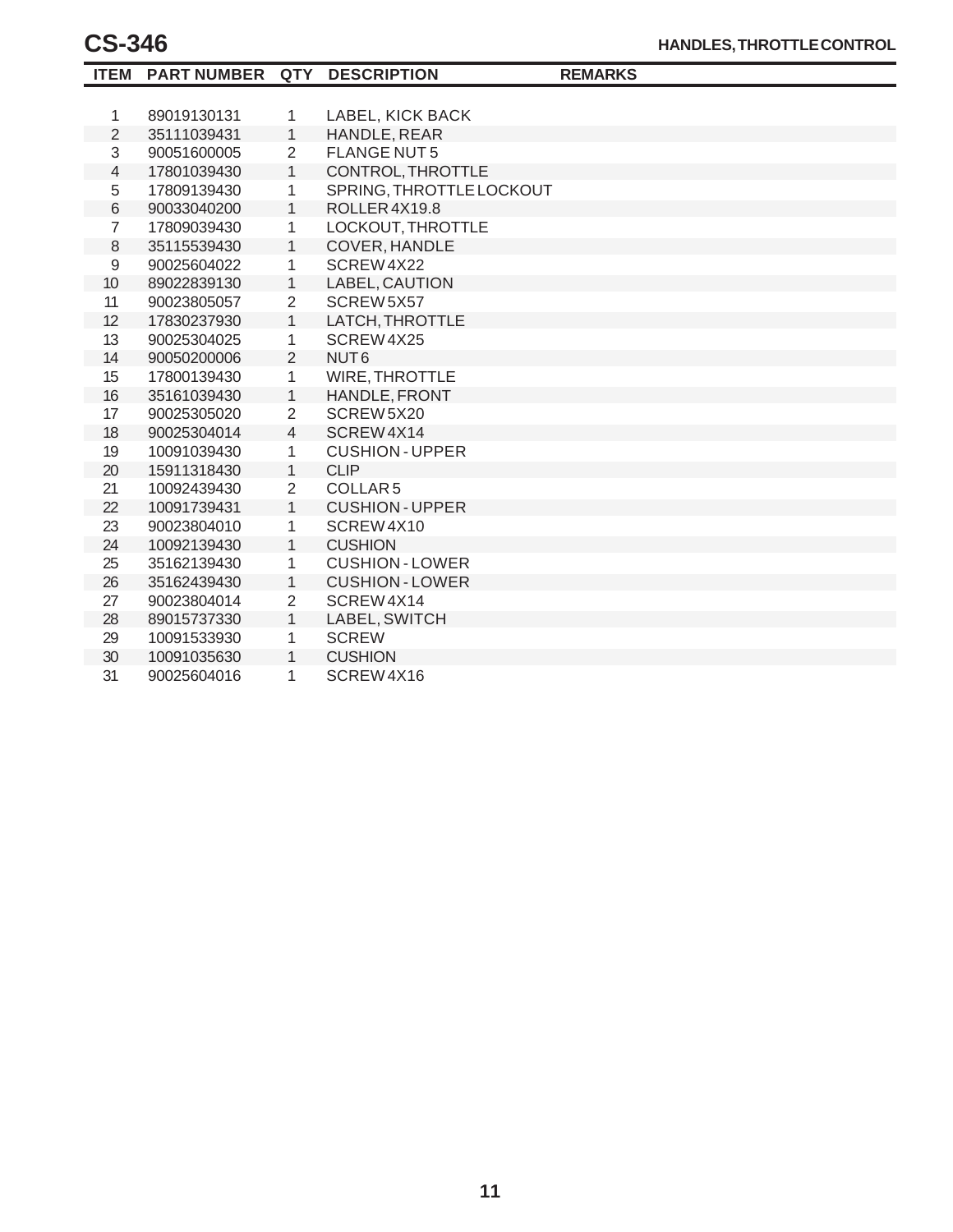

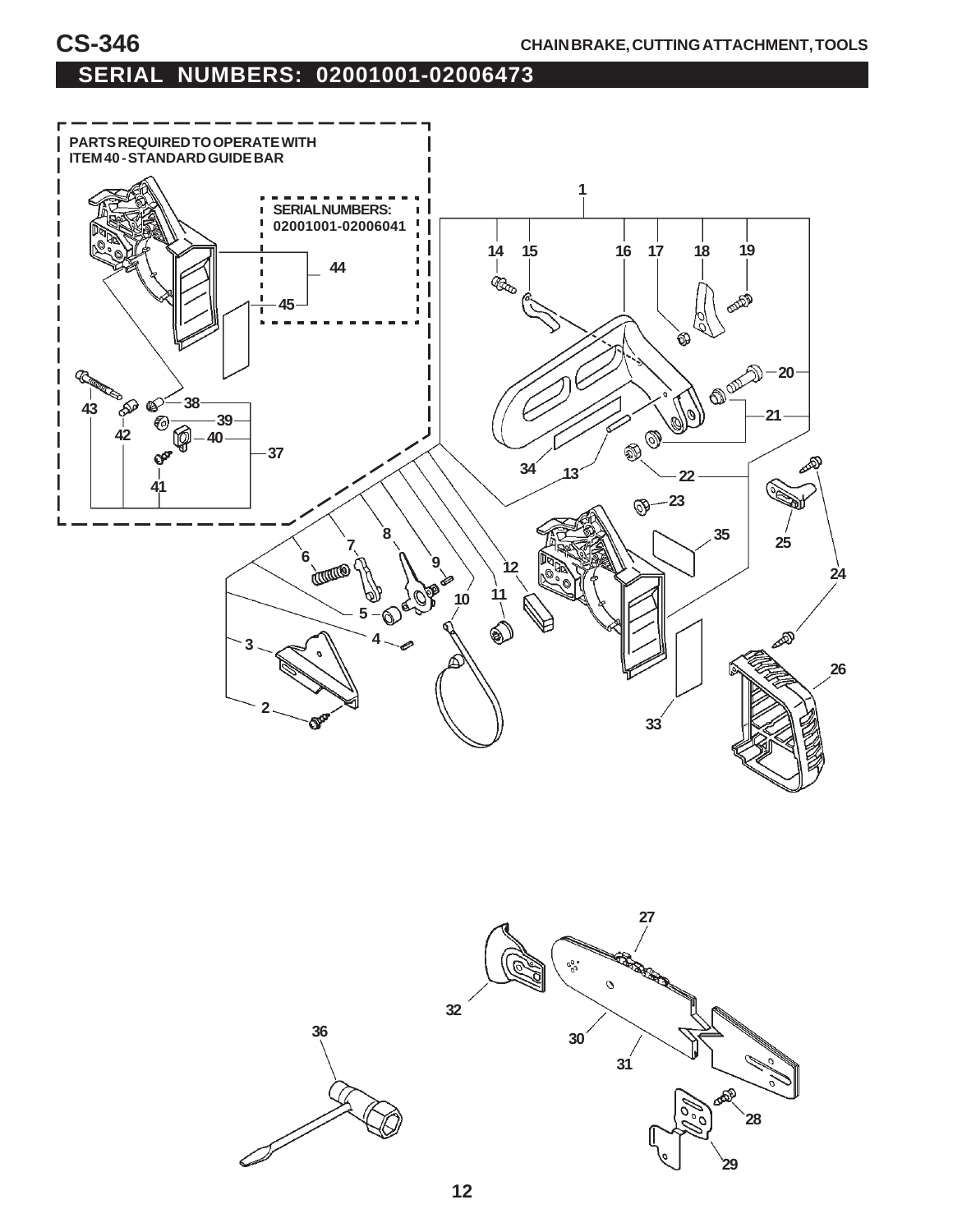#### **CS-346 CHAIN BRAKE, CUTTING ATTACHMENT, TOOLS - SERIAL NUMBERS: 02001001-02006473**

| <b>ITEM</b>    | PART NUMBER QTY                   |                | <b>DESCRIPTION</b>        | <b>REMARKS</b>                                                                   |  |
|----------------|-----------------------------------|----------------|---------------------------|----------------------------------------------------------------------------------|--|
|                |                                   |                |                           |                                                                                  |  |
| $\mathbf{1}$   | C032000060                        | 1              | <b>CHAIN BRAKE ASY</b>    | INCLUDES ITEM 2-22                                                               |  |
| $\overline{2}$ | 90025304012                       | 3              | SCREW4X12                 |                                                                                  |  |
| 3              | 43331039530                       | 1              | COVER, BRAKE              |                                                                                  |  |
| $\overline{4}$ | 90034225012                       | $\mathbf{1}$   | PIN, SPRING 2.5X12        |                                                                                  |  |
| 5              | 43311635430                       | 1              | SPACER <sub>8</sub>       |                                                                                  |  |
| 6              | 43312235430                       | $\mathbf{1}$   | SPRING, BRAKE             |                                                                                  |  |
| $\overline{7}$ | 43320935430                       | 1              | STOPPER, BRAKE            |                                                                                  |  |
| 8              | 43320835431                       | $\mathbf{1}$   | LEVER, BRAKE              |                                                                                  |  |
| 9              | 90033040088                       | 1              | ROLLER, 4X8.8             |                                                                                  |  |
| 10             | 43312339530                       | $\mathbf{1}$   | <b>BAND, BRAKE</b>        |                                                                                  |  |
| 11             | 43314235430                       | 1              | ADJUSTER, BRAKE           |                                                                                  |  |
| 12             | 43331232630                       | $\mathbf{1}$   | COVER, SEAL               |                                                                                  |  |
| 13             | 90033040238                       | 1              | ROLLER, 4X23.8            |                                                                                  |  |
| 14             | 90025304010                       | $\mathbf{1}$   | SCREW4X10                 |                                                                                  |  |
| 15             | 43311439130                       | 1              | <b>SPRING</b>             |                                                                                  |  |
| 16             | 43314739430                       | $\mathbf{1}$   | LEVER, BRAKE              |                                                                                  |  |
| 17             | 90050000004                       | $\overline{2}$ | NUT <sub>4</sub>          |                                                                                  |  |
| 18             | 43317139130                       | $\mathbf{1}$   | <b>WEIGHT, BRAKE</b>      |                                                                                  |  |
| 19             | 90023804020                       | $\overline{2}$ | SCREW4X20                 |                                                                                  |  |
| 20             | 9131805032                        | $\mathbf{1}$   | SCREW5X32                 |                                                                                  |  |
| 21             | 43316739130                       | $\overline{2}$ | <b>SPACER</b>             |                                                                                  |  |
| 22             | 90056000005                       | $\mathbf{1}$   | <b>LOCKNUT</b>            |                                                                                  |  |
| 23             | 43301903933                       | $\overline{2}$ | <b>FLANGE NUT6</b>        |                                                                                  |  |
| 24             | 90025305020                       | 3              | SCREW5X20                 |                                                                                  |  |
| 25             | 43302635430                       | $\mathbf{1}$   | CATCHER, CHAIN            |                                                                                  |  |
| 26             | A320000030                        | $\mathbf{1}$   | <b>COVER, MUFFLER</b>     |                                                                                  |  |
|                |                                   |                |                           |                                                                                  |  |
| 27             | 917045                            | 1              | CHAIN, SAW 91VG-45E       |                                                                                  |  |
| 27             | 917052                            | $\mathbf{1}$   | CHAIN, SAW 91VG-52E       |                                                                                  |  |
| 27             | 917057                            | 1              | CHAIN, SAW 91VG-57E       |                                                                                  |  |
| 28             | 90025304010                       | $\mathbf{1}$   | SCREW4X10                 |                                                                                  |  |
| 29             | 43301239131                       | 1              | PLATE, GUIDE              |                                                                                  |  |
| 30             | 122374501                         | $\mathbf{1}$   | BAR, GUIDE - 12" INTENZ   |                                                                                  |  |
| 30             | 142375201                         | 1              | BAR, GUIDE - 14" INTENZ   |                                                                                  |  |
| 30             | 162375701                         | $\mathbf{1}$   | BAR, GUIDE - 16" INTENZ   |                                                                                  |  |
| 31             | 120374501                         | 1              | BAR, GUIDE - 12" STANDARD |                                                                                  |  |
| 31             | 140375201                         | 1              | BAR, GUIDE - 14" STANDARD |                                                                                  |  |
| 31             | 160375701                         | 1              | BAR, GUIDE - 16" STANDARD |                                                                                  |  |
| 32             | 2894901                           | $\mathbf{1}$   | <b>KICK GUARD KIT</b>     |                                                                                  |  |
| 33             | V341000000                        | 1              | DEFLECTOR, HEAT           |                                                                                  |  |
| 34             | 89019239531                       | 1              |                           | LABEL, BAR & CHAIN - MODELS WITH INTENZ GUIDE BAR                                |  |
| 34             | X524000790                        | 1              |                           | LABEL, BAR & CHAIN - MODELS WITH STANDARD GUIDE BAR                              |  |
| 35             | X503001490                        | $\mathbf{1}$   | LABEL, MODEL -- CS-346    |                                                                                  |  |
| 36             | 89541039130                       | 1              | WRENCH, W/SCREWDRIVER     |                                                                                  |  |
|                |                                   |                |                           |                                                                                  |  |
|                |                                   |                |                           | <b>PARTS REQUIRED TO OPERATE WITH ITEM 31: STANDARD GUIDE BAR -- ITEMS 37-45</b> |  |
| 37             | 90102                             | 1              | SIDE ADJUSTER KIT         | INCLUDES ITEMS 38-43                                                             |  |
| 38             | V651000001                        | 1              | GEAR, BEVEL               |                                                                                  |  |
| 39             | V651000011                        | 1              | GEAR, BEVEL               |                                                                                  |  |
| 40             | V355000140                        | $\mathbf{1}$   | <b>COLLAR</b>             |                                                                                  |  |
| 41             | 90025304012                       | $\mathbf{1}$   | SCREW4X12                 |                                                                                  |  |
| 42             | C309000030                        | $\mathbf{1}$   | <b>TENSIONER, CHAIN</b>   |                                                                                  |  |
| 43             | V203000041                        | 1              | BOLT <sub>5</sub>         |                                                                                  |  |
|                |                                   |                |                           |                                                                                  |  |
|                | SERIAL NUMBERS: 02001001-02006041 |                |                           |                                                                                  |  |
| 44             | C300000041                        | 1              | <b>GUARD, SPROCKET</b>    | INCLUDES ITEM 45                                                                 |  |
| 45             | V341000000                        | 1              | DEFLECTOR, HEAT           |                                                                                  |  |
|                |                                   |                |                           |                                                                                  |  |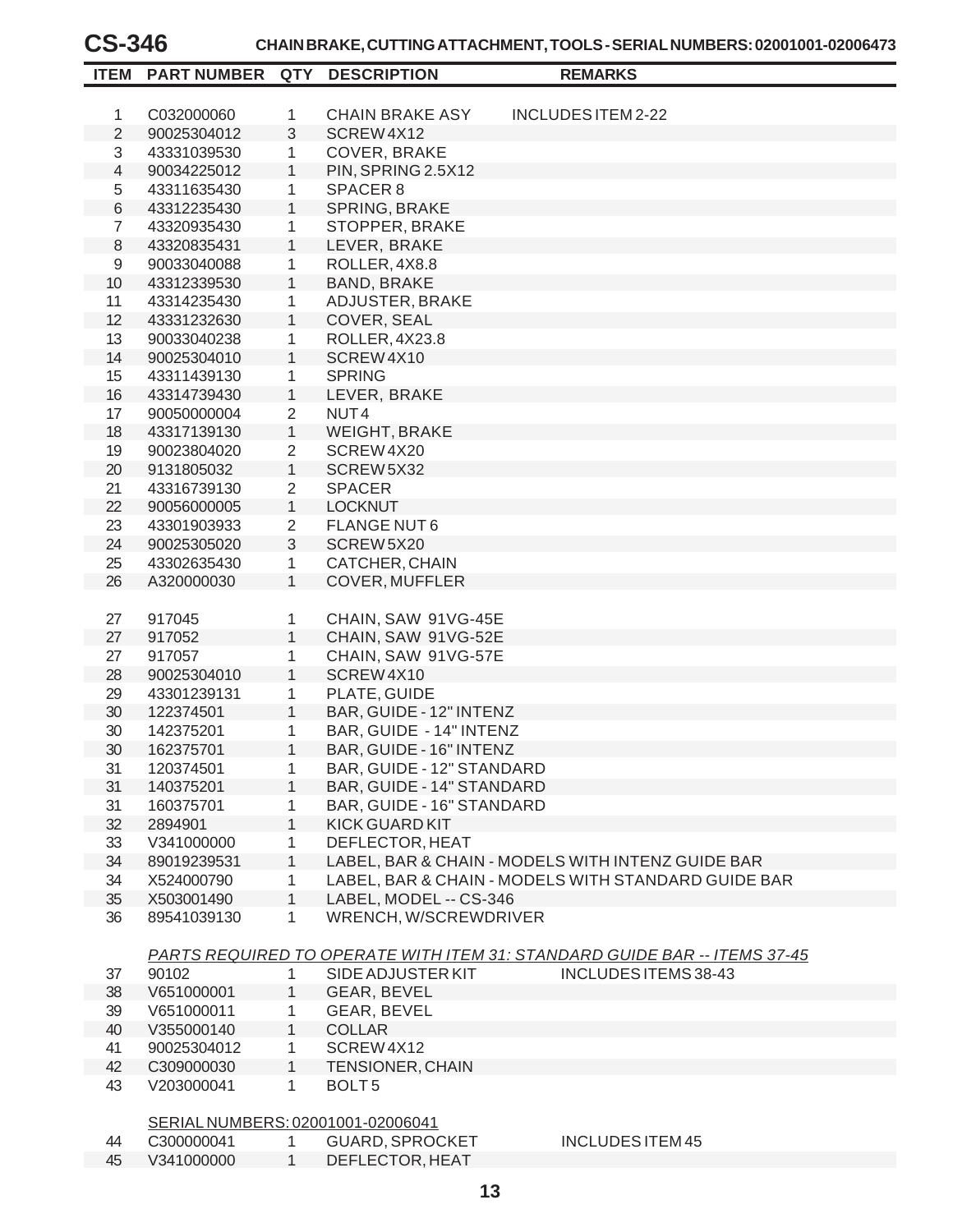## **SERIAL NUMBERS: 02006474-04999999**



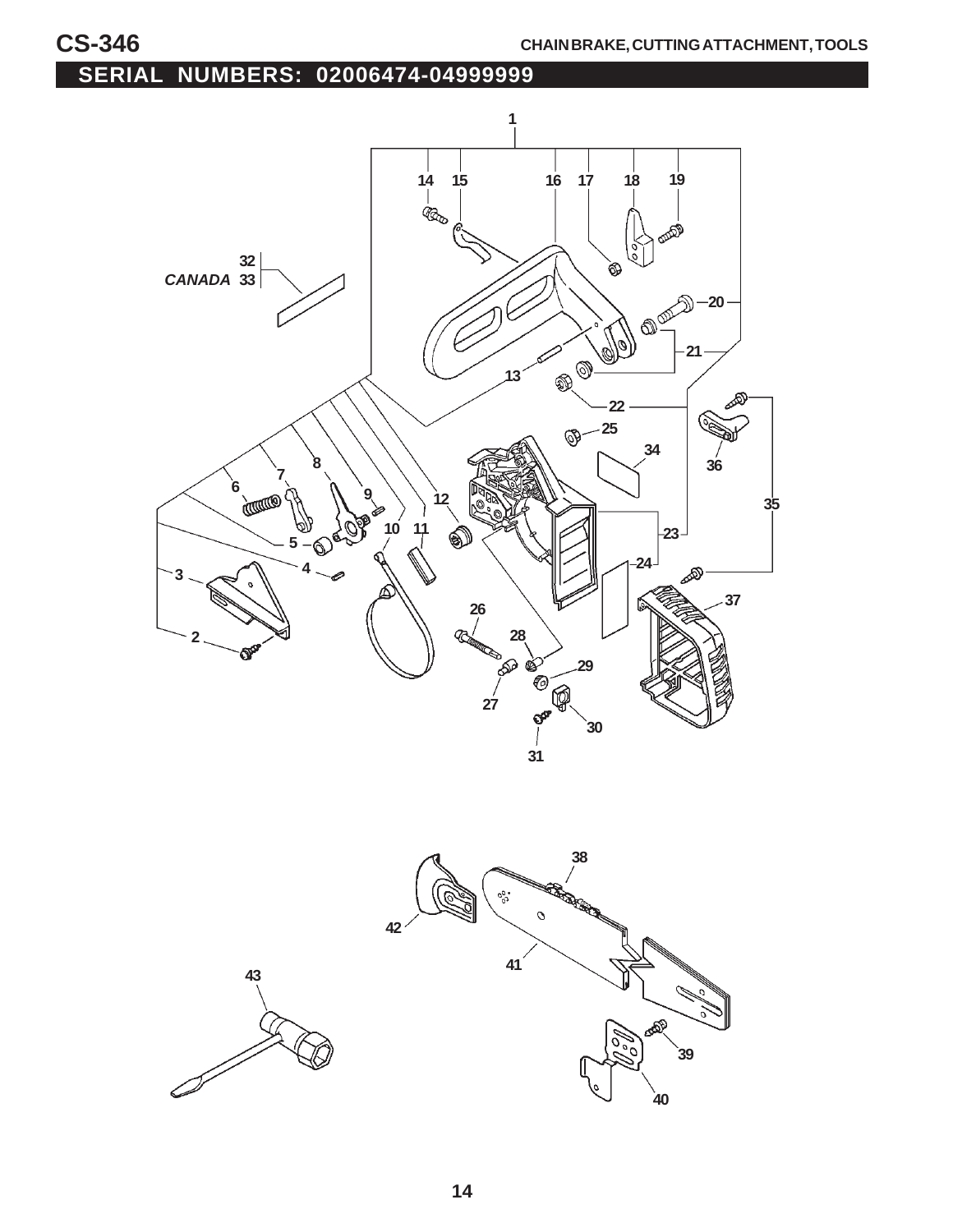#### **ITEM PART NUMBER QTY DESCRIPTION REMARKS SERIAL NUMBERS: 02006474-04999999**

| <b>ITEM</b>      | PART NUMBER QTY DESCRIPTION |                |                           | <b>REMARKS</b>          |
|------------------|-----------------------------|----------------|---------------------------|-------------------------|
|                  |                             |                |                           |                         |
| $\mathbf{1}$     | C032000051                  | 1              | <b>CHAIN BRAKE ASY</b>    | INCLUDES ITEM 2-24      |
| $\overline{2}$   | 90025304012                 | 3              | SCREW4X12                 |                         |
| 3                | 43331039530                 | $\mathbf{1}$   | COVER, BRAKE              |                         |
| $\overline{4}$   | 90034225012                 | $\mathbf{1}$   | PIN, SPRING 2.5X12        |                         |
| 5                | 43311635430                 | 1              | SPACER 8                  |                         |
| $\,6$            | 43312235430                 | $\mathbf{1}$   | SPRING, BRAKE             |                         |
| $\overline{7}$   | 43320935430                 | 1              | STOPPER, BRAKE            |                         |
| 8                | 43320835431                 | $\mathbf{1}$   | CONNECTOR, BRAKE          |                         |
| $\boldsymbol{9}$ | 90033040088                 | $\mathbf{1}$   | ROLLER, 4X8.8             |                         |
| 10               | 43312339530                 | $\mathbf{1}$   | <b>BAND, BRAKE</b>        |                         |
| 11               | 43331232630                 | 1              | COVER, SEAL               |                         |
| 12               | 43314235430                 | $\mathbf{1}$   | ADJUSTER, BRAKE           |                         |
| 13               | 90033040238                 | 1              | ROLLER, 4X23.8            |                         |
| 14               | 90025304012                 | $\mathbf{1}$   | SCREW4X12                 |                         |
| 15               | 43311439130                 | 1              | <b>SPRING</b>             |                         |
| 16               | 43314739131                 | $\mathbf{1}$   | LEVER, BRAKE              |                         |
| 17               | 90050000004                 | $\overline{2}$ | NUT <sub>4</sub>          |                         |
| 18               | 43317139630                 | $\mathbf{1}$   | <b>WEIGHT, BRAKE</b>      |                         |
| 19               | 90023804022                 | $\overline{2}$ | SCREW 4X22                |                         |
| 20               | 9131805032                  | $\mathbf{1}$   | SCREW 5X32                |                         |
| 21               | 43316739130                 | $\overline{2}$ | <b>SPACER</b>             |                         |
| 22               | 90056000005                 | $\mathbf{1}$   | <b>LOCKNUT</b>            |                         |
| 23               | C300000041                  | 1              | <b>GUARD, SPROCKET</b>    | <b>INCLUDES ITEM 24</b> |
| 24               | V341000000                  | $\mathbf{1}$   | DEFLECTOR, HEAT           |                         |
| 25               | 43301903933                 | $\overline{2}$ | <b>FLANGE NUT6</b>        |                         |
| 26               | V203000041                  | $\mathbf{1}$   | BOLT <sub>5</sub>         |                         |
| 27               | C309000030                  | $\mathbf{1}$   | <b>TENSIONER, CHAIN</b>   |                         |
| 28               | V651000001                  | $\mathbf{1}$   | GEAR, BEVEL               |                         |
| 29               | V651000011                  | 1              | GEAR, BEVEL               |                         |
| 30               | V355000140                  | $\mathbf{1}$   | <b>COLLAR</b>             |                         |
| 31               | 90025304012                 | 1              | SCREW4X12                 |                         |
| 32               | X524000790                  | $\mathbf{1}$   | LABEL, BAR & CHAIN        |                         |
| 33               | X524000810                  | $\mathcal{I}$  | LABEL, BAR & CHAIN        | CANADA MODELS           |
| 34               | X503001490                  | $\mathbf{1}$   | LABEL, MODEL -- CS-346    |                         |
| 35               | 90025305020                 | 3              | SCREW 5X20                |                         |
| 36               | 43302635430                 | 1              | CATCHER, CHAIN            |                         |
| 37               | A320000031                  | 1              | <b>COVER, MUFFLER</b>     |                         |
|                  |                             |                |                           |                         |
| 38               | 917045                      | 1              | CHAIN, SAW 91VG-45E       |                         |
| 38               | 917052                      | $\mathbf{1}$   | CHAIN, SAW 91VG-52E       |                         |
| 38               | 917057                      | 1              | CHAIN, SAW 91VG-57E       |                         |
| 39               | 90025304010                 | $\mathbf{1}$   | SCREW4X10                 |                         |
| 40               | 43301239131                 | 1              | PLATE, GUIDE              |                         |
| 41               | 120374501                   | $\mathbf{1}$   | BAR, GUIDE - 12" STANDARD |                         |
| 41               | 140375201                   | 1              | BAR, GUIDE - 14" STANDARD |                         |
| 41               | 160375701                   | $\mathbf{1}$   | BAR, GUIDE - 16" STANDARD |                         |
| 42               | 2894901                     | 1              | <b>KICK GUARD KIT</b>     |                         |
| 43               | 89541039130                 | $\mathbf{1}$   | WRENCHW/SCREWDRIVER       |                         |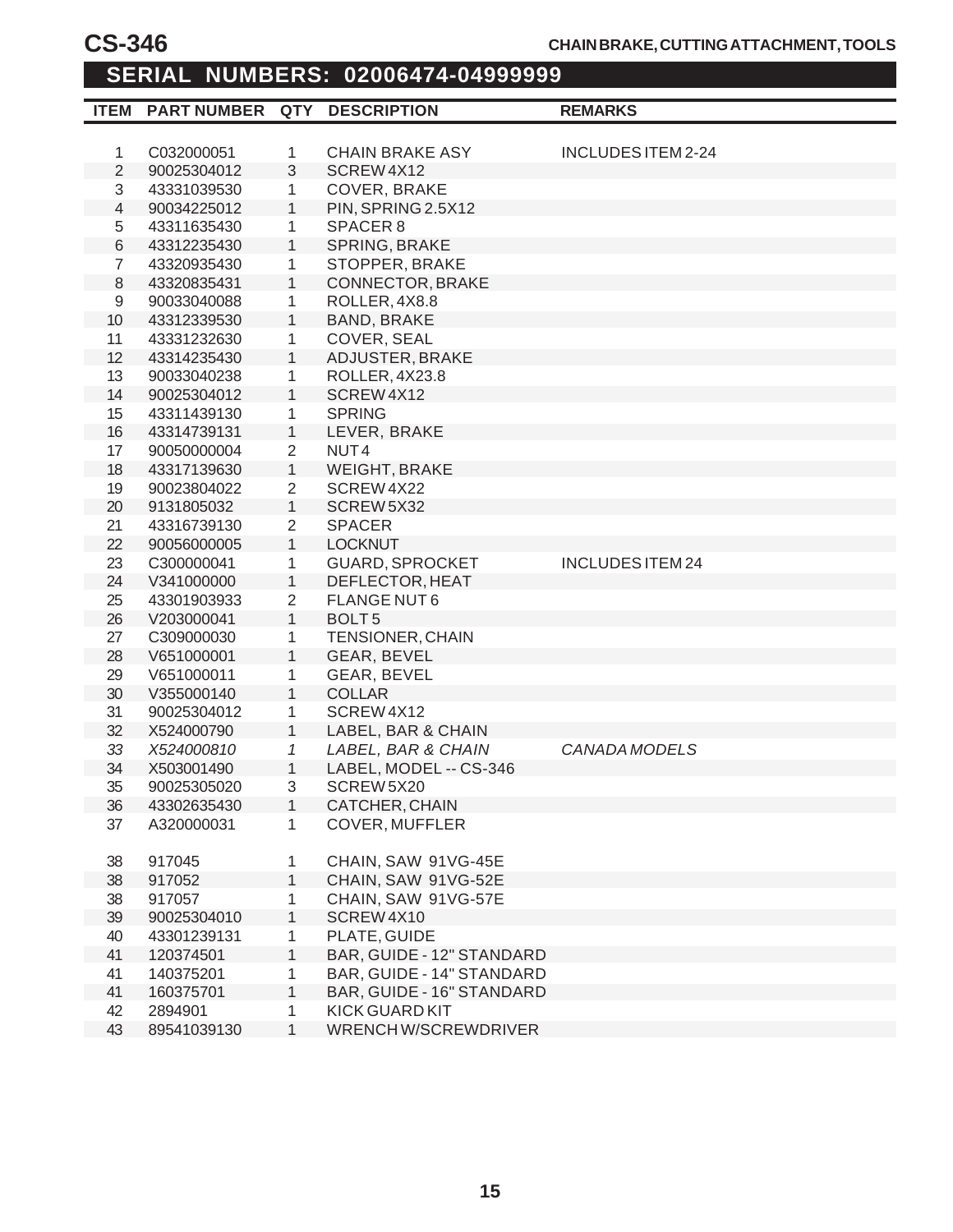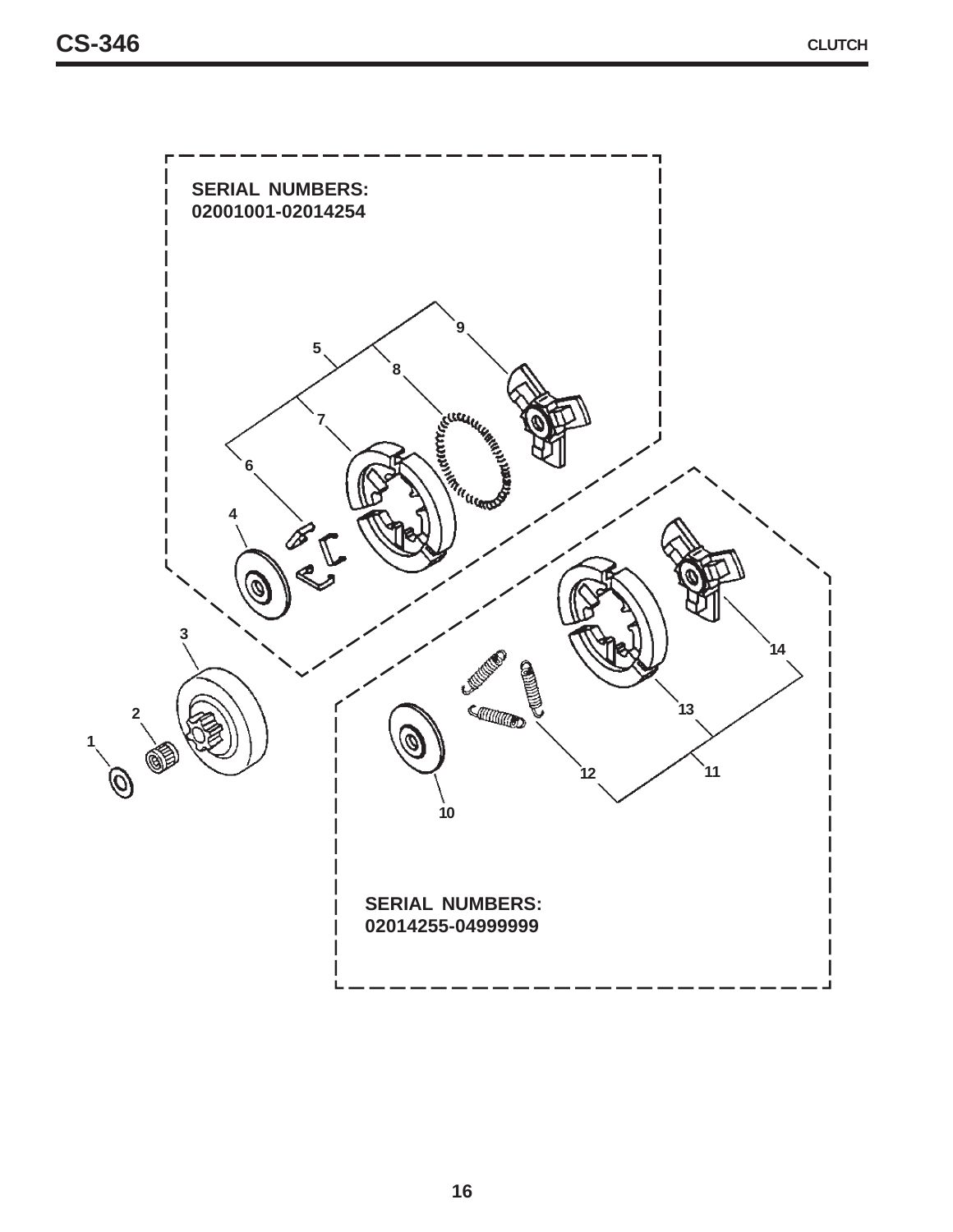# **CS-346**

| <b>ITEM</b>     | <b>PART NUMBER</b>                | <b>QTY</b>   | <b>DESCRIPTION</b>     | <b>REMARKS</b>      |  |
|-----------------|-----------------------------------|--------------|------------------------|---------------------|--|
|                 |                                   |              |                        |                     |  |
| 1               | 17501439130                       | 1            | <b>WASHER, CLUTCH</b>  |                     |  |
| $\overline{2}$  | 17501235630                       | $\mathbf{1}$ | <b>BEARING, NEEDLE</b> |                     |  |
| 3               | 17500539132                       | 1            | DRUM, CLUTCH           |                     |  |
|                 | SERIAL NUMBERS: 02001001-02014254 |              |                        |                     |  |
| 4               | 17501939430                       |              | PLATE, CLUTCH          |                     |  |
| 5               | A056000010                        | $\mathbf{1}$ | <b>CLUTCH ASY</b>      | INCLUDES ITEM 6-9   |  |
| 6               | 17502259530                       | 3            | <b>CLIP, SPRING</b>    |                     |  |
| $\overline{7}$  | P021000270                        | $\mathbf{1}$ | CLUTCH SHOE SET        |                     |  |
| 8               | 17501839430                       | 1.           | SPRING, CLUTCH         |                     |  |
| 9               | A552000000                        | 1            | HUB, CLUTCH            |                     |  |
|                 |                                   |              |                        |                     |  |
|                 | SERIAL NUMBERS: 02014255-04999999 |              |                        |                     |  |
| 10 <sup>°</sup> | A551000010                        |              | PLATE, CLUTCH          |                     |  |
| 11              | A056000070                        | $\mathbf{1}$ | <b>CLUTCH ASY</b>      | INCLUDES ITEM 12-14 |  |
| 12 <sup>°</sup> | V451000470                        | 3            | SPRING, CLUTCH         |                     |  |
| 13              | P021005810                        | 1            | <b>CLUTCH SHOE SET</b> |                     |  |
| 14              | A552000020                        | 1            | HUB, CLUTCH            |                     |  |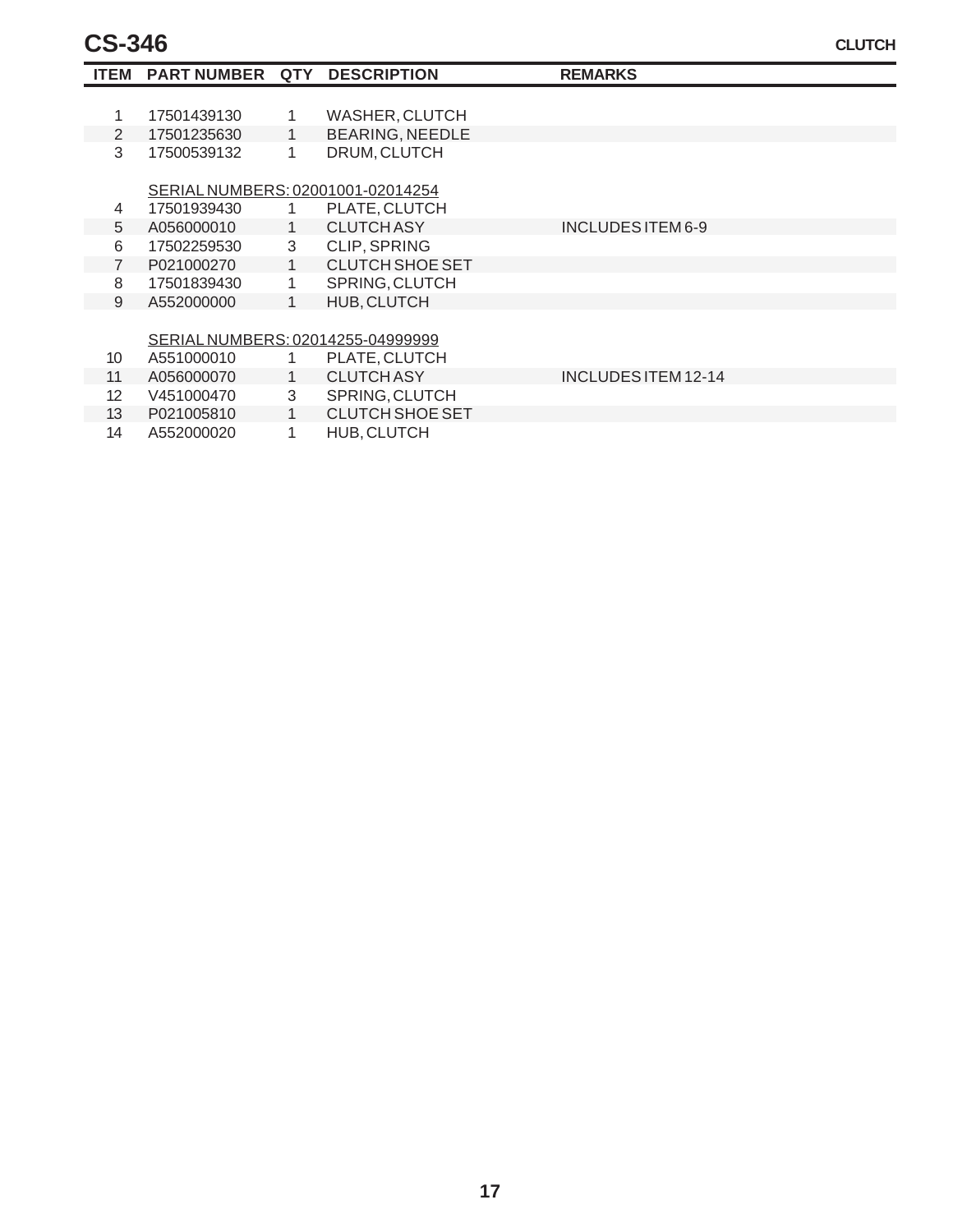